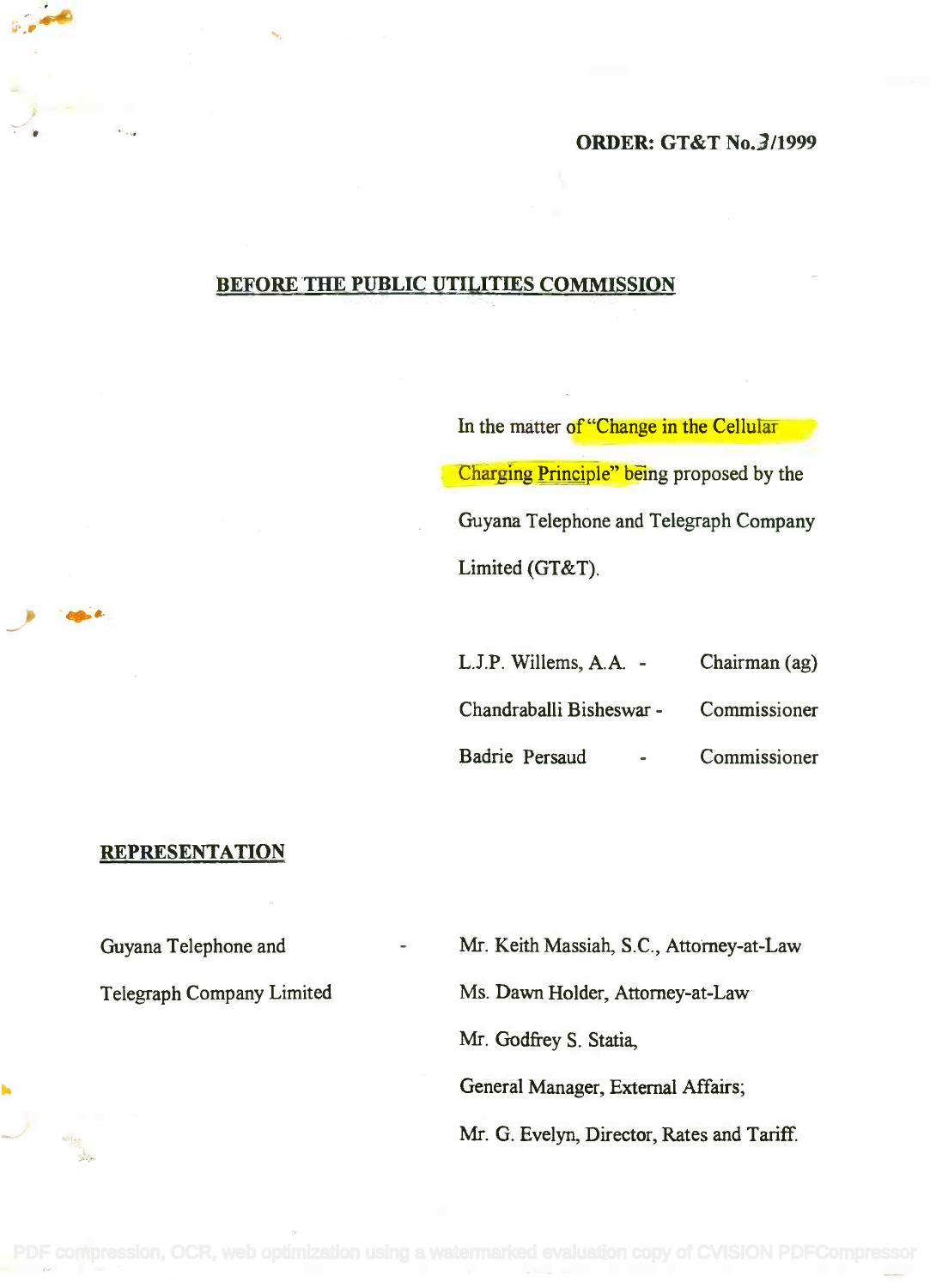Consumers Advisory Bureau Mr. Nigel Hughes, Attorney-at-Law and Guyana Consumers Mr. John Da Silva, President, G.C.A. Association Ms. Eileen Cox, Chairperson, C.A.B.

Mr. Teni Housty, Attorney-at-Law was in attendance to assist the Public Utilities Commission.

## **DECISION**

By way of a letter dated November 05, 1999, the Guyana Telephone and Telegraph Company Limited (GT&T) communicated to the Public Utilities Commission (the Commission), its intention to introduce by December 1, 1999, a "change in the cellular charging principle" whereby the Called Party Pays to the proposed principle of the Calling Party Pays.

On the  $20<sup>th</sup>$  June, 1995, after public hearings on the  $13<sup>th</sup>$  and  $14<sup>th</sup>$  June, 1995, the Commission fixed temporary rates for cellular service provided by GT&T.

2.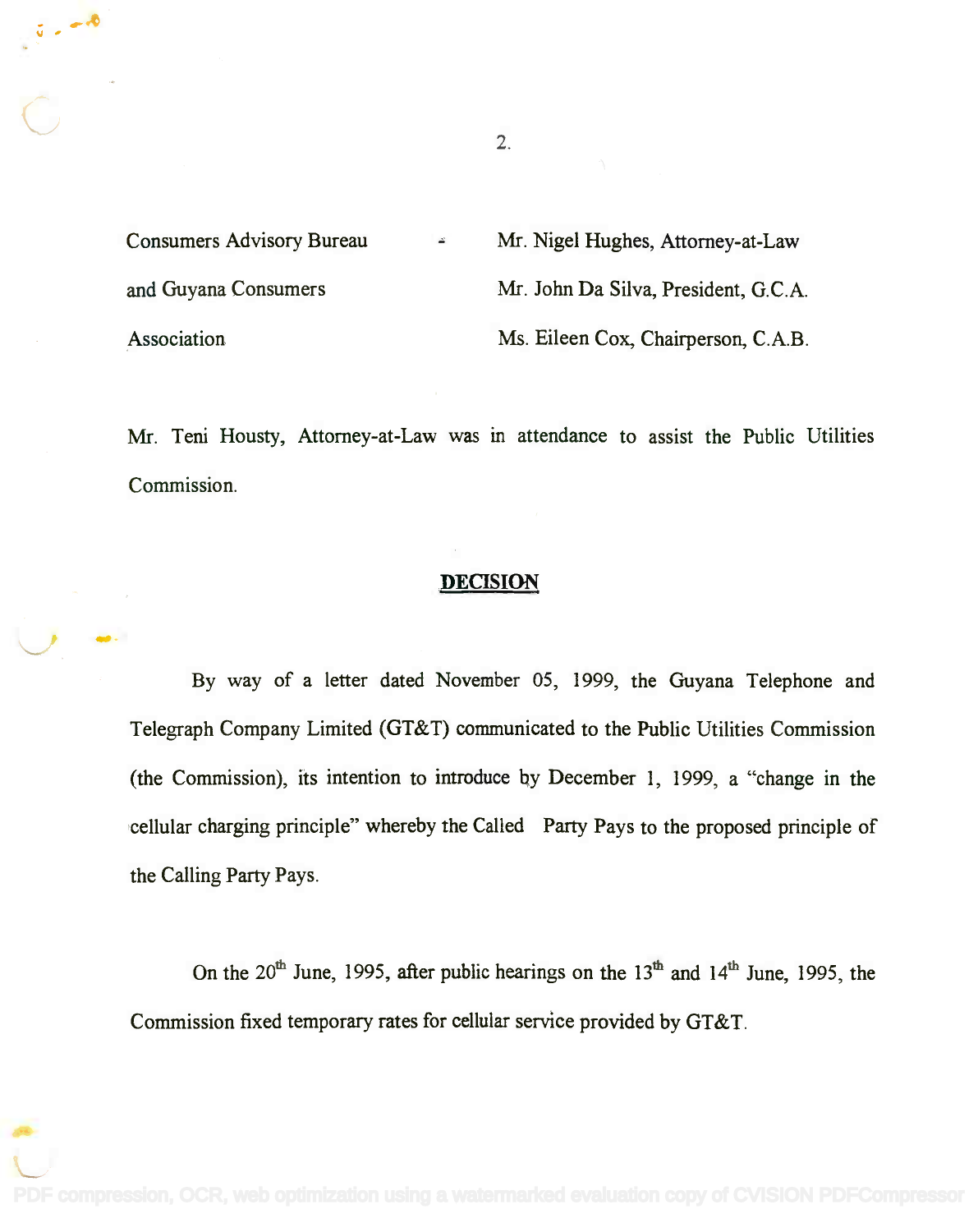The temporary rates were fixed at 70% of the temporary rates proposed by GT&T for cellular service in their letter dated  $14<sup>th</sup>$  June, 1995, and this temporary rate became effective from the  $15<sup>th</sup>$  June, 1995.

By the decision of the Commission, those rates were to remain in force "until a final decision is taken by the Commission on Tariff Notice No. 2/1995 or until modified or terminated by the Commission, whichever is earlier."

By Notice published on the 17<sup>th</sup> November, 1999 which was served on GT & T and published in the local media the Commission scheduled a public hearing for the 29<sup>th</sup> November 1999.

On the 29<sup>th</sup> November, 1999, the Commission heard representations from the Guyana Telephone and Telegraph Company Limited (GT&T), and from the Consumers Organisations and other interested parties at a public hearing of 'the matter of "Change in the Cellular Charging Principle" being proposed by the Guyana Telephone and Telegraph Company Limited  $(GT&T)$ .

It was raised at the hearing, that any change of rates or change of service to be made by a public utility must be approved of by the Commission upon an application being made to it in the legally prescribed manner as set out in section 41 of the Public Utilities Commission Act 1999 (No. 10 of 1999).

3.

 $\sim$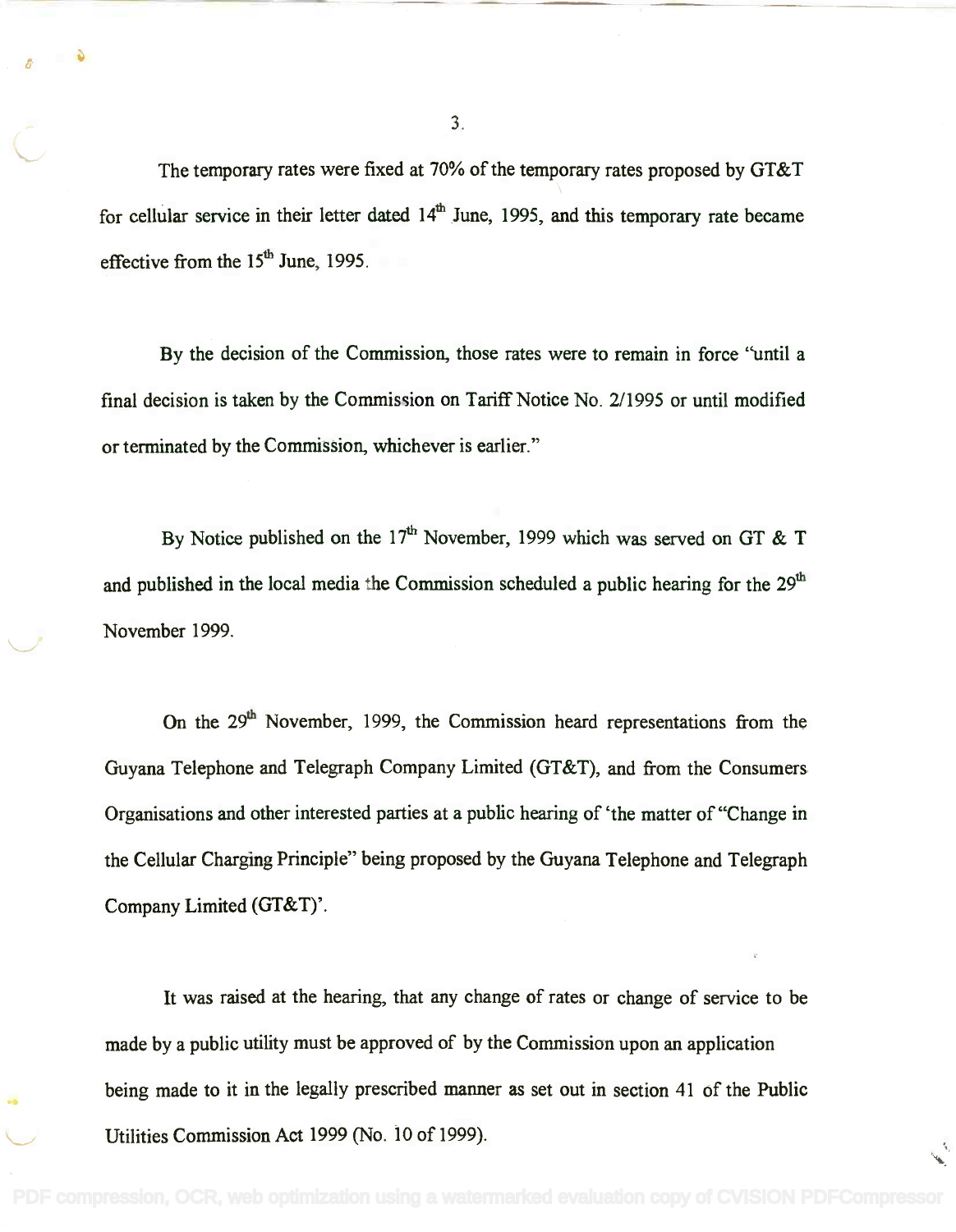GT&T suggested that there be a trial period of one month during which air time GT&T suggested that there be a trial period of one month during which air time charges for incoming calls to the mobile cellular radiophone network would not be charges for incoming calls to the mobile cellular radiophone network would not be charged to either party. The Caribbean Telecommunications Limited (CU) charged to either party. The Caribbean Telecommunications Limited (CTL) representative present at the hearing expressed their concerns and it was agreed that the representative present at the hearing expressed their concerns and it was agreed that the Companies should discuss the matter and find an equitable solution to the concerns Companies should discuss the matter and find an equitable solution to the concerns raised. raised.

The Commission finds that the Guyana Telephone and Telegraph Company The Commission finds that the Guyana Telephone and Telegraph Company Limited  $(GT&T)$  has not complied with the requirements of section 41 of the Public Utilities Commission Act 1999 (No. 10 of 1999), and hereby Utilities Commission Act 1999 (No. 10 of 1999), and hereby

#### **ORDERS**

1. That GT&T observe and comply with the provisions of section 41 of the 1. That GT&T observe and comply with the provisions of section 41 of the Public Utilities Commission Act 1999 (No. 10 of 1999), should they wish Public Utilities Commission Act 1999 (No. 10 of 1999), should they wish to proceed in this matter. to proceed in this matter.

To accommodate and smoothly expedite the process, and to ensure that nothing is done To accommodate and smoothly expedite the process, and to ensure that nothing is done which may prejudice the resolution of this matter, it is further ordered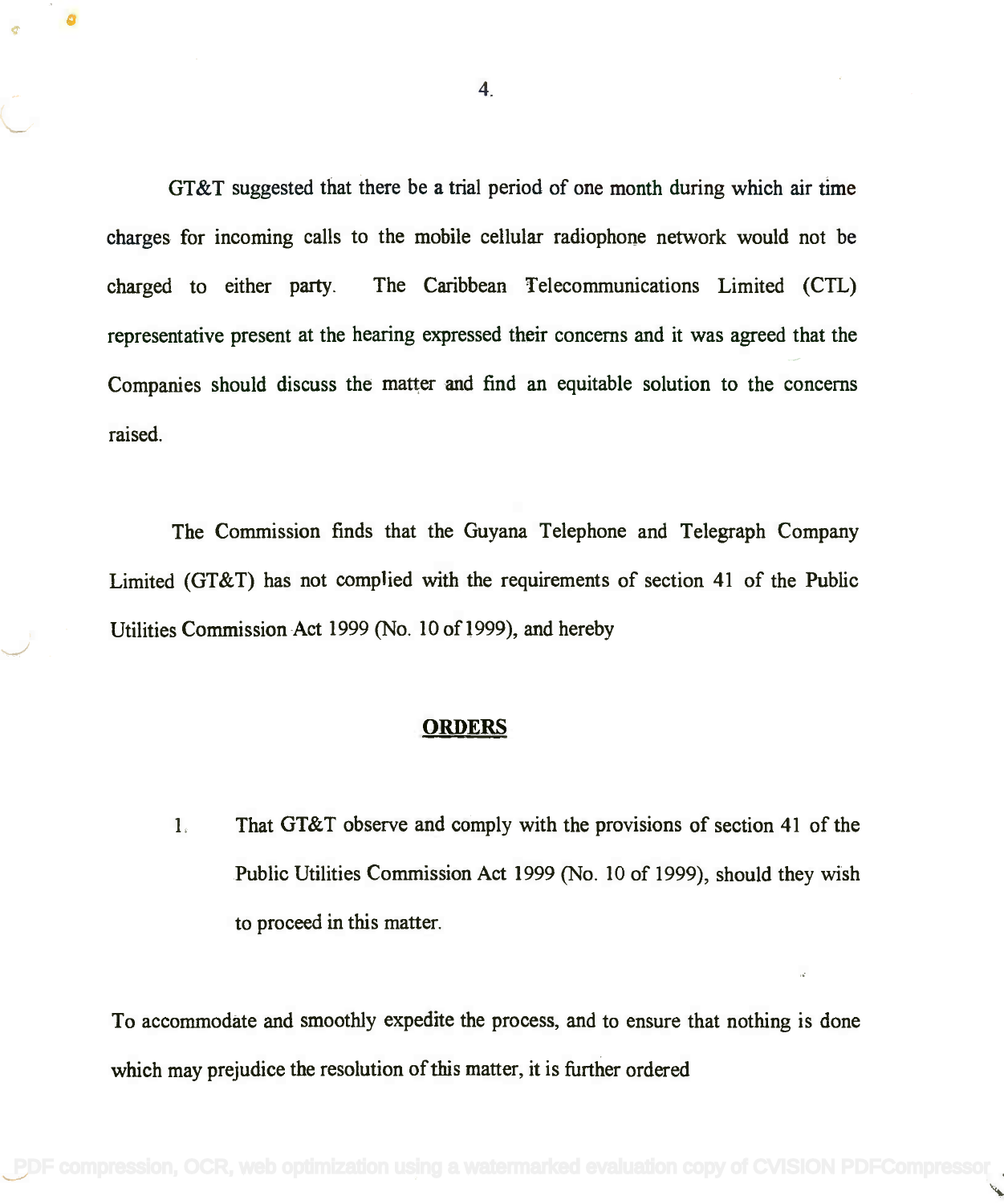- 2. That in their filing for the change in the cellular charging principle, GT&T 2. That in their filing for the change in the cellular charging principle, GT&T be guided by the requests for evidence recorded in the Transcript of this be guided by the requests for evidence recorded in the Transcript of this hearing, and, their undertaking to provide such evidence. A copy of the hearing, and, their undertaking to provide such evidence. A copy of the transcript shall be made available to the Company by the Commission transcript shall be made available to the Company by the Commission within a reasonable time from the date of this Order. within a reasonable time from the date of this Order.
- 3. That GT&T undertake a formal study of the impact of the Calling Party 3. That GT&T undertake a fonnal study of the impact of the Calling Party Pays (CPP) regime on the demand for cellular service in Guyana, which Pays (CPP) regime on the demand for cellular service in Guyana, which report shall be submitted along with any relevant filing the Company may report shall be submitted along with any relevant filing the Company may make. make.
- 4. That there be no change in the cellular charging principle, as proposed by 4. That there be no change in the cellular charging principle, as proposed by GT&T, by the  $1^{\text{st}}$  December, 1999, save as follows:

The Commission hereby permits GT&T for a period of 30 days minimum The Commission hereby pennits GT&T for a period of 30 days minimum and 90 days maximum to temporarily change the Cellular Charging and 90 days maximum to temporarily change the Cellular Charging Principle, whereby , air time charges will not be paid for on incoming calls Principle, whereby, air time charges will not be paid for on incoming calls to the cellular radiophone network within the agreed test area. The test to the cellular radiophone network within the agreed test area. The test period and the test area shall be determined by GT&T in consultation period and the test area shall be determined by GT&T in consultation with CTL and the Commission. with CTL and the Commission.

5. Upon expiry of the agreed trial period, the cellular rates and charging 5. Upon expiry of the agreed trial period, the cellular rates and charging principles in force prior to December 01, 1999, shall continue in force principles in force prior to December 01, 1999, shall continue in force until such time as it is modified or terminated by the Commission. until such time as it is modified or terminated by the Commission.

5